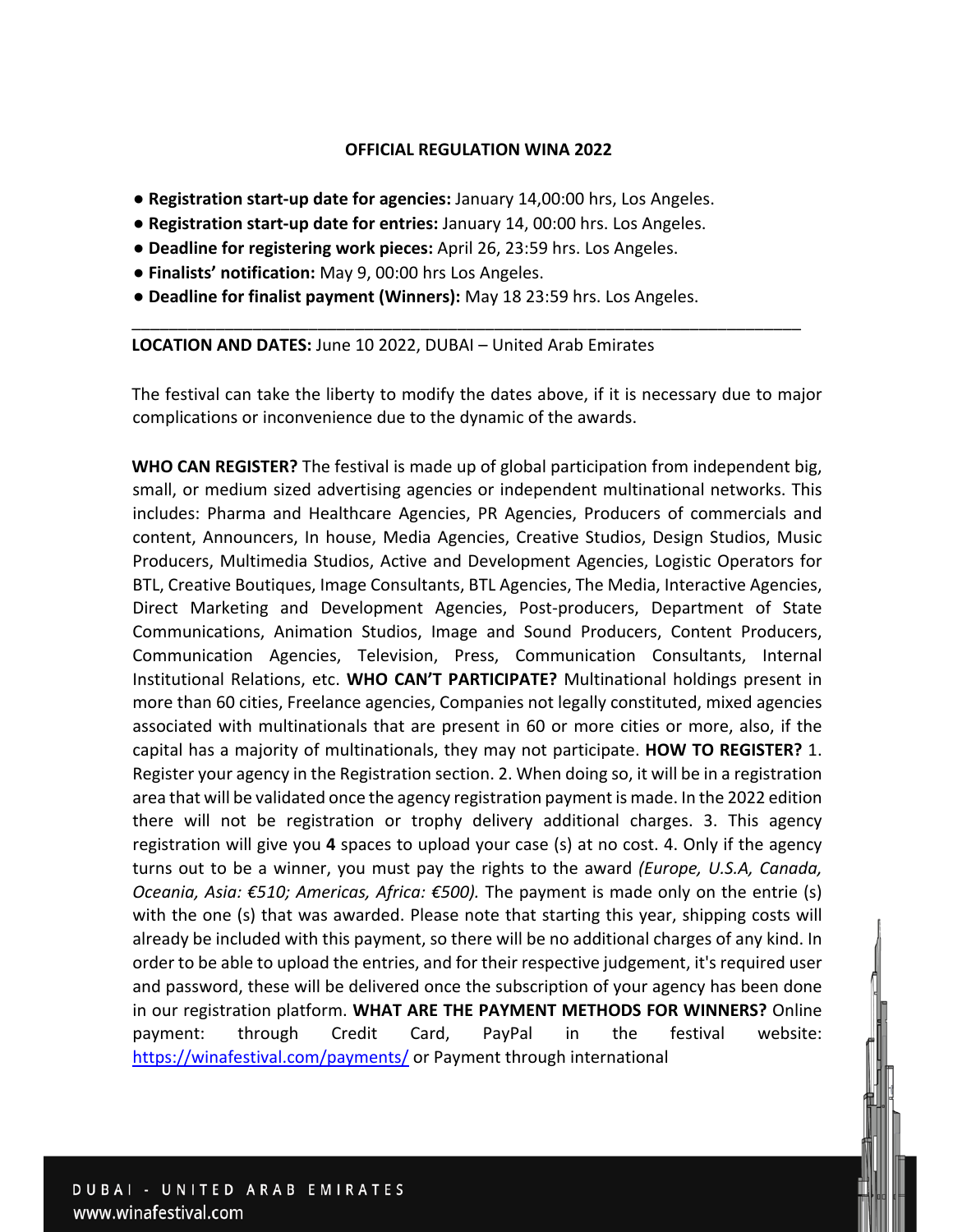bank transfers. **DEADLINE FOR REGISTRATION:** Registration for work entries ends April 26, 2022, at 23:59 hours Los Angeles. After that time and date, you may not upload anymore work unless they're special techniques or specified by the festival. In case there is an extension date, the festival will post it in all of its social media, on its own digital agenda and that of its media partners. The work will be uploaded online without any exceptions following the technical instructions exhibited in www.winafestival.com **MATERIAL, REGISTRATION OR PAYMENT CONSULTS:** To consult work, registration, data sheets, or payment processes, please contact through email to awards@winafestival.com, and Via Hangouts. **ACCEPTANCE OF REGULATIONS AND BROADCAST:** The participants should accept the regulations in the registration area for agencies by clicking the button that says "I accept terms and conditions". If not accepted, the agency participating will not be able to register. **HOW MANY ENTRIES CAN BE UPLOADED?** All agencies previously registered and validated can upload up to 4 entries. In case the agency wants to send in more entries or campaigns than permitted, each piece/campaign will have an additional cost of €150. **REQUIREMENTS THAT THE REGISTERED MATERIAL MUST MEET:** 1. The material uploaded must be endured with authorization by the client, brand or announcer (if requested). The agency and/or owner of the copyrights of the pieces, must have issued, published or implemented it between March 10 2021 and April 23 2022. 2. If the participant has completed their work but has not published it before April 23, 2022 but it will be published before May 1, 2022, they may register prior with confirmation from the advertiser. 3. The Festival and the judges have the right to disqualify work from any stage of judging if there is a work that does not meet the festival´s requirements and conditions. 4. The organization can request, if it's necessary for judging, proof of guidelines or execution and/or results of the category efficiency, which will be presented 72 hours after being requested. 5. The signature or brand image of the agency cannot be on the material uploaded. For an impartial judgment, it's necessary to only see the work, without knowledge about the agency it was created by. 6. Work cannot be altered in order to participate. It must be uploaded as it was issued and/or put into effect. 7. Graphic material must be in English, (Mandatory). 8. In the Print & Design category, if there's a logotype or an image of an original typography (graffiti, murals, etc.) it may be presented in its original language, but translated into English subtitles once the material is ready to be registered. 9. In case of audiovisual or radio segments that are in another language, they must have English subtitles. 10. All the categories will submit to a GRAND PRIX the work pieces with the highest score received by the judges. The 4 best scored pieces by subcategory will be acknowledged with a gold, silver, or bronze trophy and 4th place will be given "honorary mention" (plaque). 11. If the winner results given by the judges do not meet the quality standards, it is possible that some categories will be deserted. **PAYMENT: AWARDS WINNING FEE:** In the Festival, only the winners of grand prix, gold, silver, bronze or honorary mention (fourth place) will have to pay a winner´s fee. Between May 7 & 8, the finalists' winners will be notified so you can pay the award copyrights before May 18, 2022, the fee depends on the continent where the agency is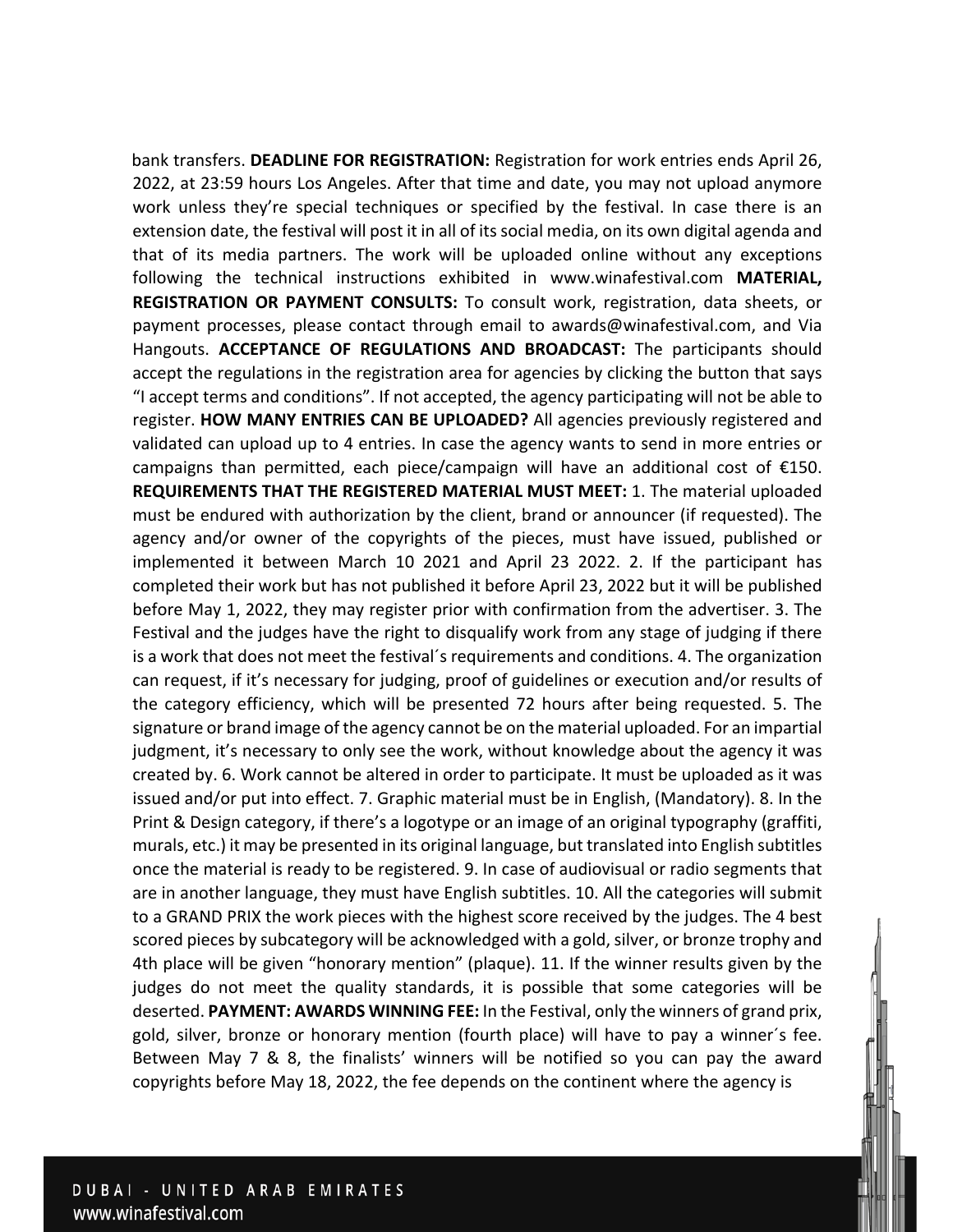registered (there are 6 regions: USA / Canada; Americas; Asia; Europe; Africa; Oceania), which you can see on the official website of the event. The finalists' winners at WINA 2022, will only be official by our own media, with allies and among the general public, once the payment for award rights has been validated. If not paid, the winner will be disqualified from this official publication and for this reason, they are not allowed to make press releases or mentions. Agencies disqualified for non-payment will also be blocked from participating in the upcoming edition. **JURIES AND VOTING FORM.** ●The jury cannot vote for the entries uploaded from their company or agency.

No judge will be assigned to score the category his/her agency has subscribed to. ● The system will review with attention if a judge favors or is affected by a bias by some work in their country, or in a category that they have judged to determine with the president of that subcategory if that judge merits a review. ● The judges will vote online from their own countries, but may connect online to resolve any issues that may occur. ●The selection of the Titanium, the best piece of the year, will be done in person by the juries that confirm attendance to the festival and will be the only piece that will be voted in person. ● The jury is made up but a highly competitive team, and their diversity guarantees an impartial vote at the time of work review. The jury is made up by professionals from national advertising agencies, multinational and mixed; directors of professional associations; brands or clients; marketing research professionals from companies; marketing managers; and the press and executive directors from digital agencies among others.  $\bullet$  The jury is made up by professionals from Europe, America, Oceania, Asia and Africa. ● If the organization realizes that there are favoritism or alliances among judges, they will be replaced and blocked from participating in the WINA Festival again, both as speakers or guests during 7 years. ● The online voting guarantees that the judges are more autonomous at the time of voting. It allows them to analyze every detail from the pieces comfortably, without restraints. ● The judges will receive a username and password to analyze each and every work piece submitted in the category, in which they were invited to vote for. The site also allows the judges to score each work and cast votes in the scores in 1st, 2nd, 3rd or 4th place (Gold, Silver, Bronze and Honorable Mention, respectively). **AWARDS AND SCORES IN THE GENERAL CATEGORIES:** AGENCY OF THE YEAR. Only first place winners will be given the opportunity to compete in this category and will be given the complete score obtained by the points given in each and every award given (gold, silver, bronze or plaque): 1. INDEPENDENT GLOBAL ADVERTISING AGENCY OF THE YEAR: Given to the agency with the highest global score from the total amount of awards received (Titanium, Grand Prix, Gold, Silver, Bronze and Honorable Mention). 2. INDEPENDENT MULTINATIONAL NETWORK OF THE YEAR: Given to the independent multinational network with the highest global score from the total amount of awards received by all of the agencies affiliated with the network. (Titanium, Grand Prix, Gold, Silver, Bronze and Honorable Mention) 3. BEST GLOBAL INDEPENDENT CREATIVE DIRECTOR: Given to the best Creative Director worldwide from the sum of metals and mentions obtained by his/her agency at WINA. **SCORES:** The following